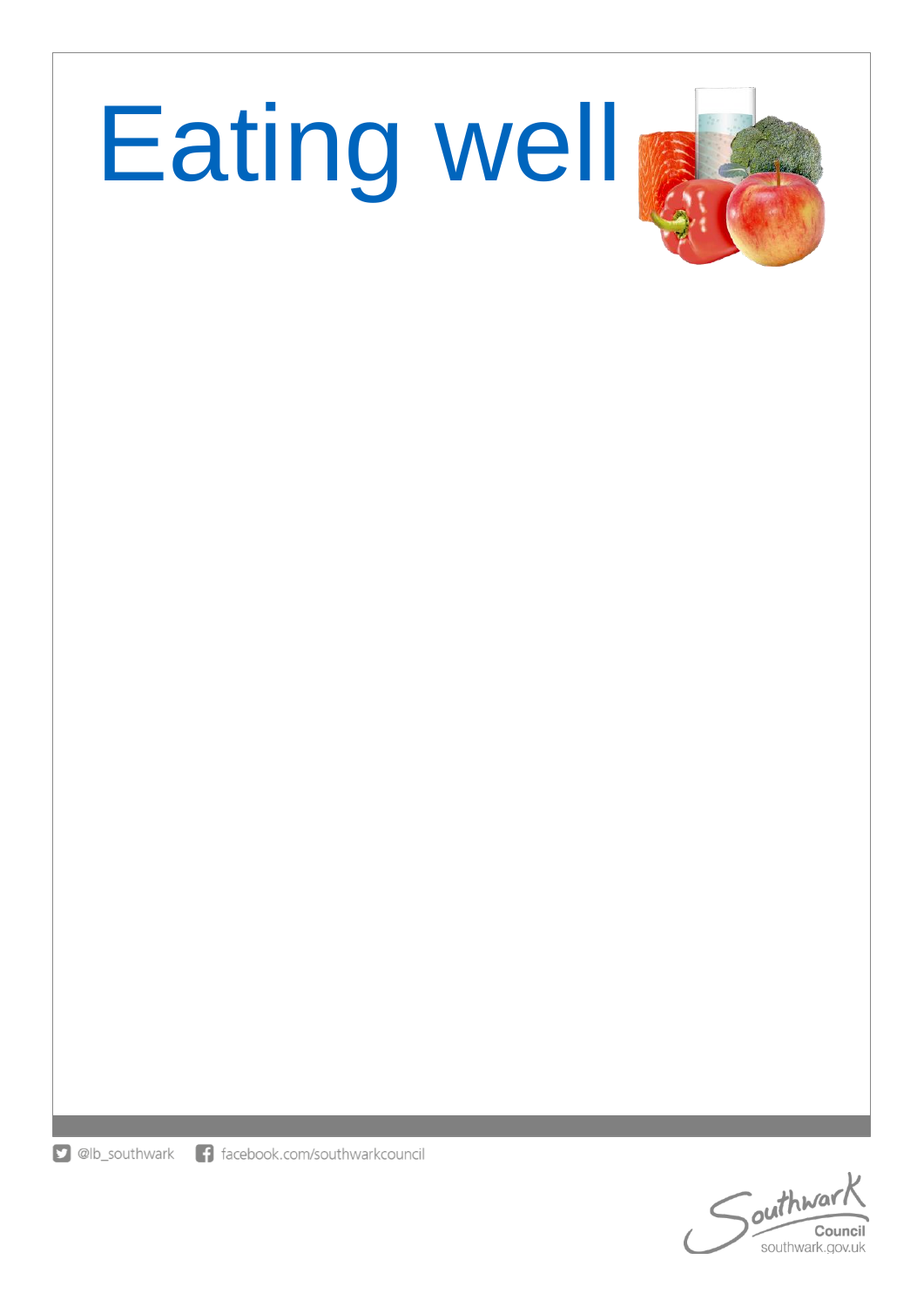|                   | If you are unwell or disabled it may<br>be difficult to get to local shops or<br>make healthy meals at home. |
|-------------------|--------------------------------------------------------------------------------------------------------------|
|                   | Here are some ideas for eating well,<br>even if you cannot make a meal<br>yourself.                          |
|                   | <b>Kitchen equipment</b>                                                                                     |
| Let 5             | You can buy special equipment for<br>your kitchen to help you make<br>meals.                                 |
| Welcome           | For more information go to these 3<br>websites:<br><b>Living Made Easy</b>                                   |
| Living made<br>Сc | NRS healthcare                                                                                               |
| completecareshop  | <b>Complete care shop</b>                                                                                    |
|                   | <b>Ready meals</b>                                                                                           |
|                   | You can heat up a <b>ready meal</b> from<br>the fridge or freezer, in an oven or<br>microwave.               |
|                   | You can buy ready meals from:<br>any supermarket                                                             |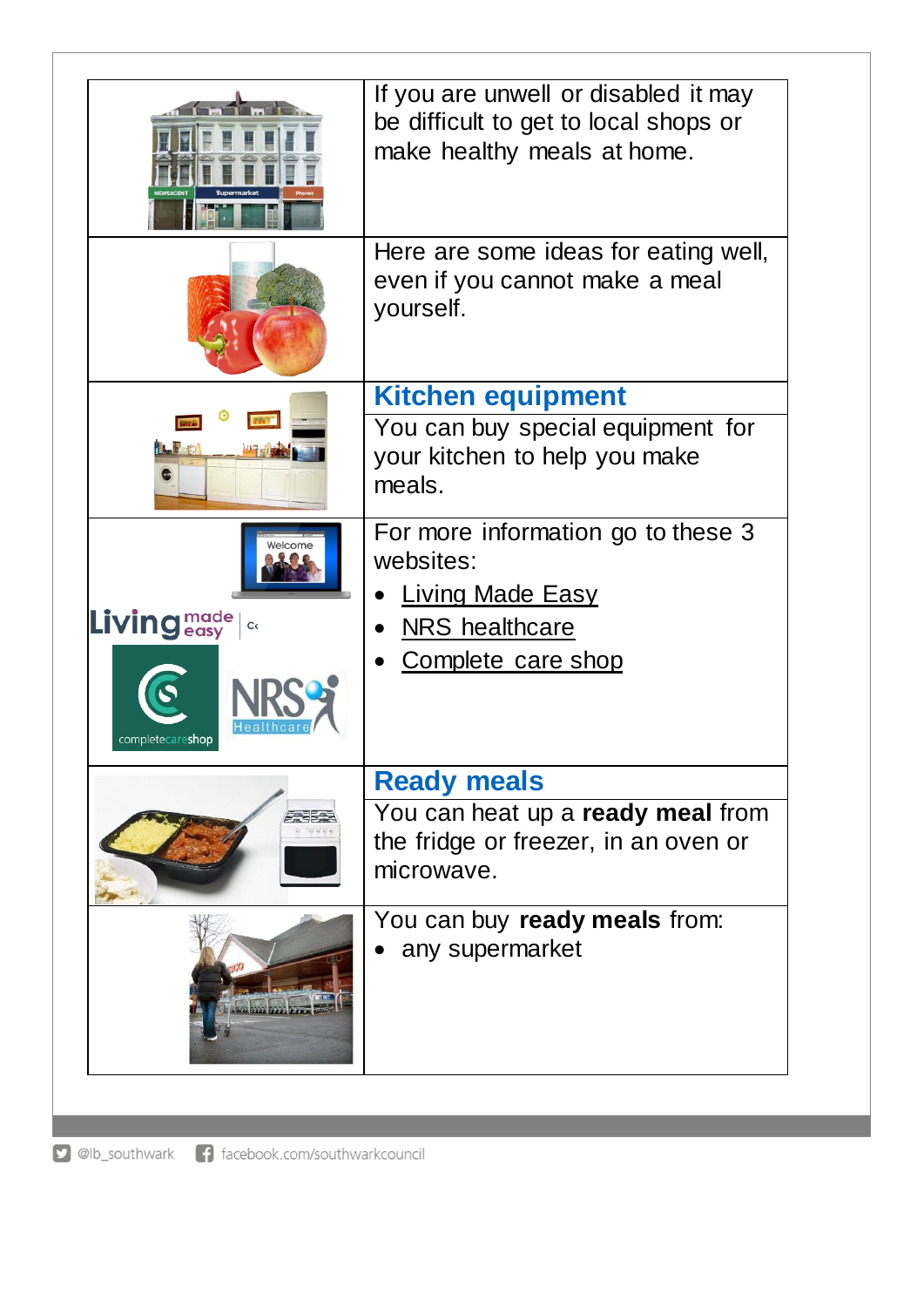| Welcome                                                                                                                                                                                                                  | online<br>$\bullet$                         |
|--------------------------------------------------------------------------------------------------------------------------------------------------------------------------------------------------------------------------|---------------------------------------------|
|                                                                                                                                                                                                                          | over the phone.<br>$\bullet$                |
|                                                                                                                                                                                                                          | You can get ready meals for lots of         |
|                                                                                                                                                                                                                          | diets, such as:<br>diabetic<br>$\bullet$    |
| Supermarket ready meal<br>LOW<br><b>MED</b><br><b>MED</b><br><b>HIGH</b><br><b>SALT</b><br><b>FAT</b><br><b>SAT FAT SUGAR</b><br>$17.2$ g per $6.8$ g per<br>6.8 g per<br>$2.0g$ per<br>serve<br>serve<br>serve<br>serve | low fat, low salt or low sugar<br>$\bullet$ |
|                                                                                                                                                                                                                          | gluten free                                 |
|                                                                                                                                                                                                                          | Vegetarian<br>$\bullet$                     |
| KKOSHER                                                                                                                                                                                                                  | Kosher<br>$\bullet$                         |
|                                                                                                                                                                                                                          |                                             |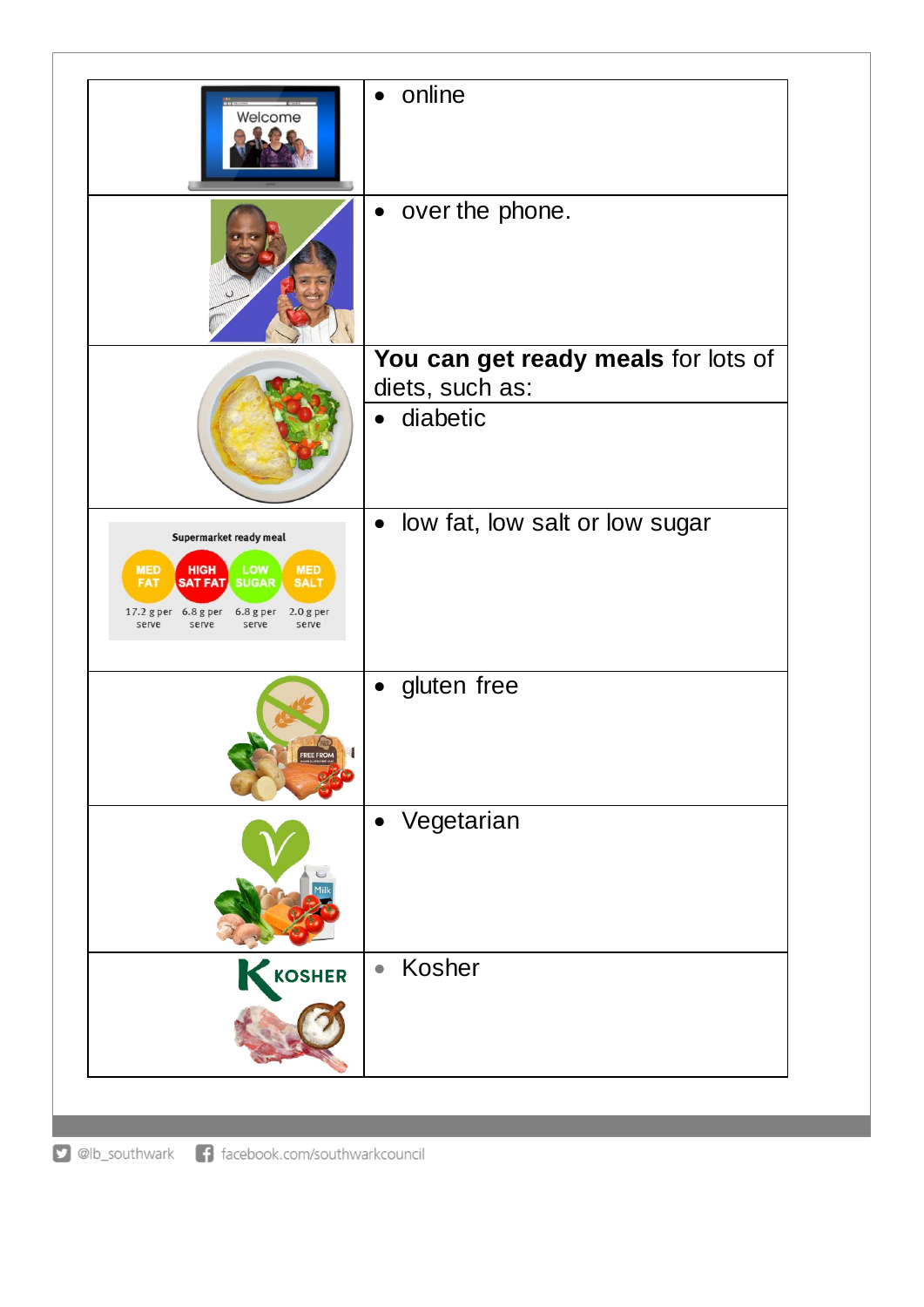| <b>HALAL</b>                                                                                                                   | Halal                                                                                 |
|--------------------------------------------------------------------------------------------------------------------------------|---------------------------------------------------------------------------------------|
|                                                                                                                                | pureed and egg free meals.                                                            |
| <b>Television chef recipe</b><br><b>HIGH</b><br>LOW<br>SAT FA'<br>$27.1$ g per $9.2$ g per<br>8.3 g per<br>$1.6$ g pe<br>serve | Always read the label to check that<br>the food in the meal is healthy.               |
| <b>NHS</b><br>choices<br>www.nhs.uk                                                                                            | For useful advice and information<br>from the NHS go to tips to eat well<br>for less. |
|                                                                                                                                | You could freeze meals that family<br>or friends have made you                        |
|                                                                                                                                | and heat them up when you need                                                        |
|                                                                                                                                | This may be cheaper than ready<br>meals or getting food delivered to<br>your home.    |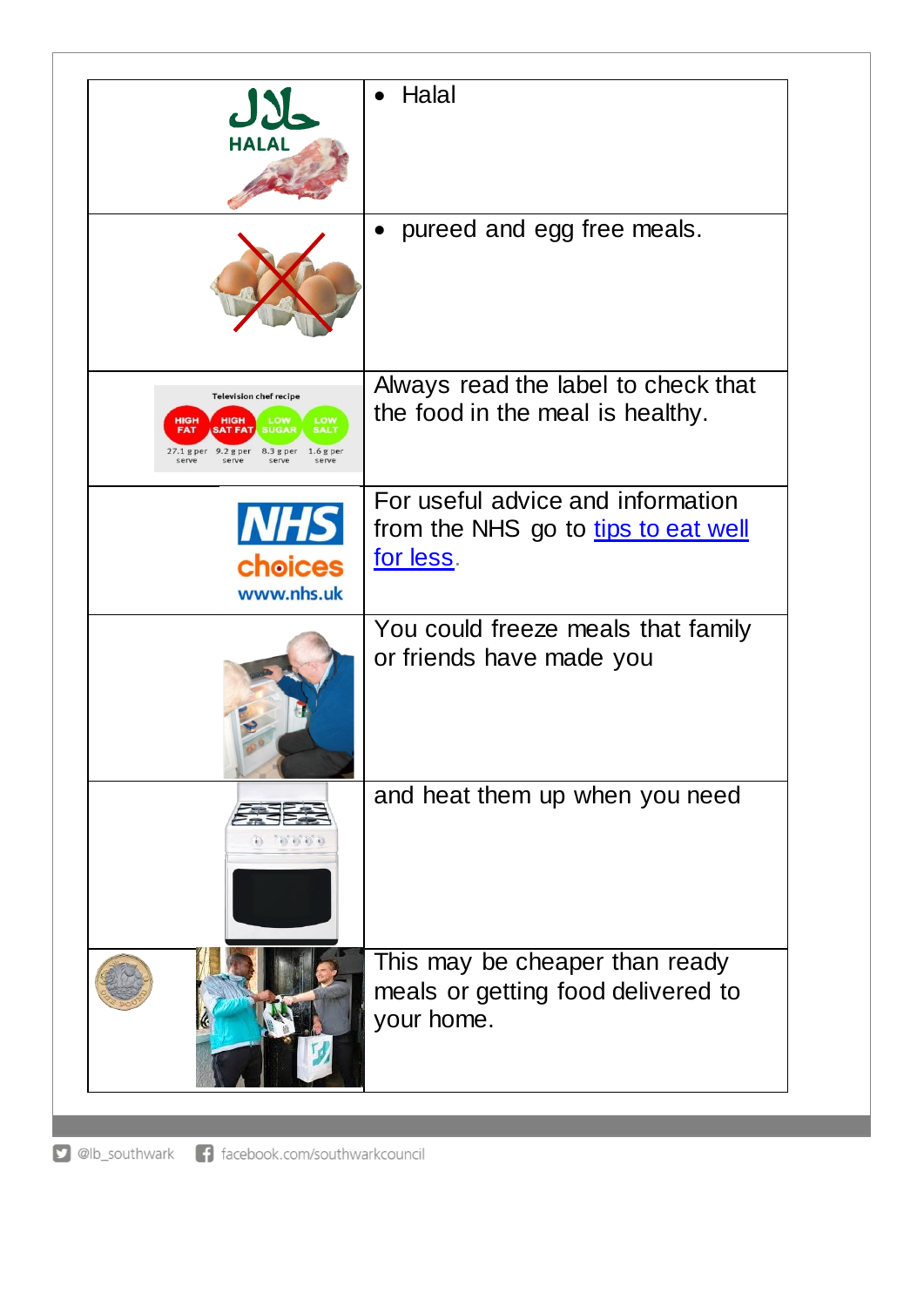|                         | <b>Food delivered to your home</b>                                                                              |
|-------------------------|-----------------------------------------------------------------------------------------------------------------|
|                         | You can get food and other<br>shopping delivered to your home if it<br>is difficult for you to get out.         |
| Lewisham<br>& Southwark | Lewisham and Southwark AgeUK<br>offer Help at Home if you are aged<br>over 50. Including help with<br>shopping. |
|                         | The following companies:<br>provide food for people with<br>different diets and food allergies.                 |
|                         | deliver frozen meals to your<br>home.                                                                           |
|                         | <b>Wiltshire Farm Foods</b>                                                                                     |
| Wiltshire Farm Foods    | Provide many types of food for<br>people with different tastes or on<br>different diets.                        |
| Welcome                 | Go to their<br>website:www.wiltshirefarmfoods.com                                                               |
|                         |                                                                                                                 |

D @lb\_southwark f facebook.com/southwarkcouncil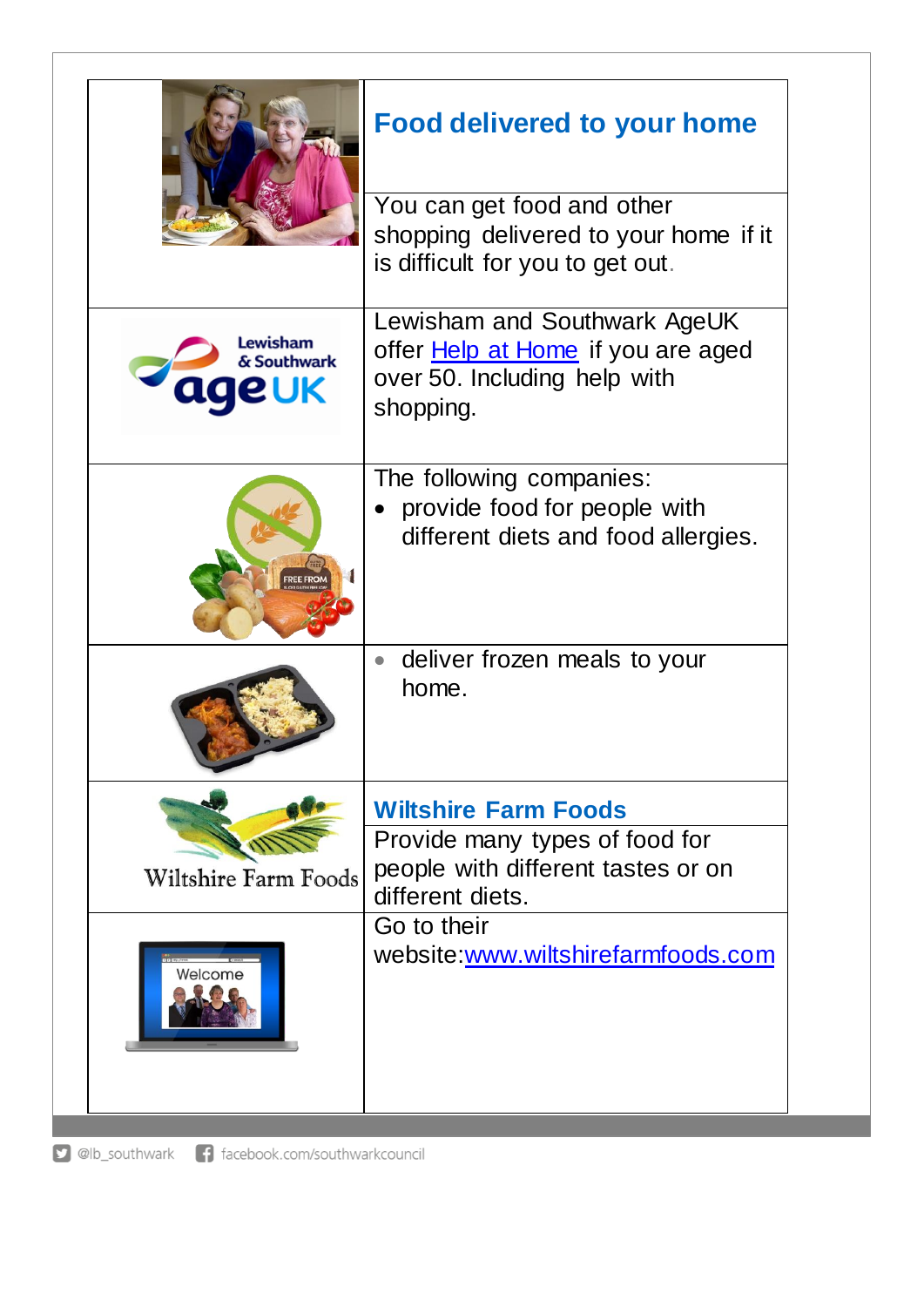| <b>Oakhouse</b><br>$-$ foods $-$<br>Welcome | <b>Oakhouse Foods</b><br>Provide many types of food<br>Go to their website:                                                              |
|---------------------------------------------|------------------------------------------------------------------------------------------------------------------------------------------|
|                                             |                                                                                                                                          |
|                                             | www.oakhousefoods.co.uk                                                                                                                  |
| <b>Blue</b> Mountain                        | <b>Blue Mountain Foods</b><br>Provide Caribbean ready meals. For<br>home delivery you must order 12<br>meals or more.                    |
| Welcome                                     | Go to their website:<br>www.bluemountainfoods.co.uk                                                                                      |
|                                             | <b>Main supermarkets</b><br>Most big supermarkets have a home<br>shopping delivery service. You or<br>your carer could shop online with: |
|                                             | <b>Asda</b>                                                                                                                              |
| <b>CO</b><br>00                             | <u>Co-op</u>                                                                                                                             |
| <b>Iceland</b>                              | <b>Iceland</b>                                                                                                                           |

D @lb\_southwark f facebook.com/southwarkcouncil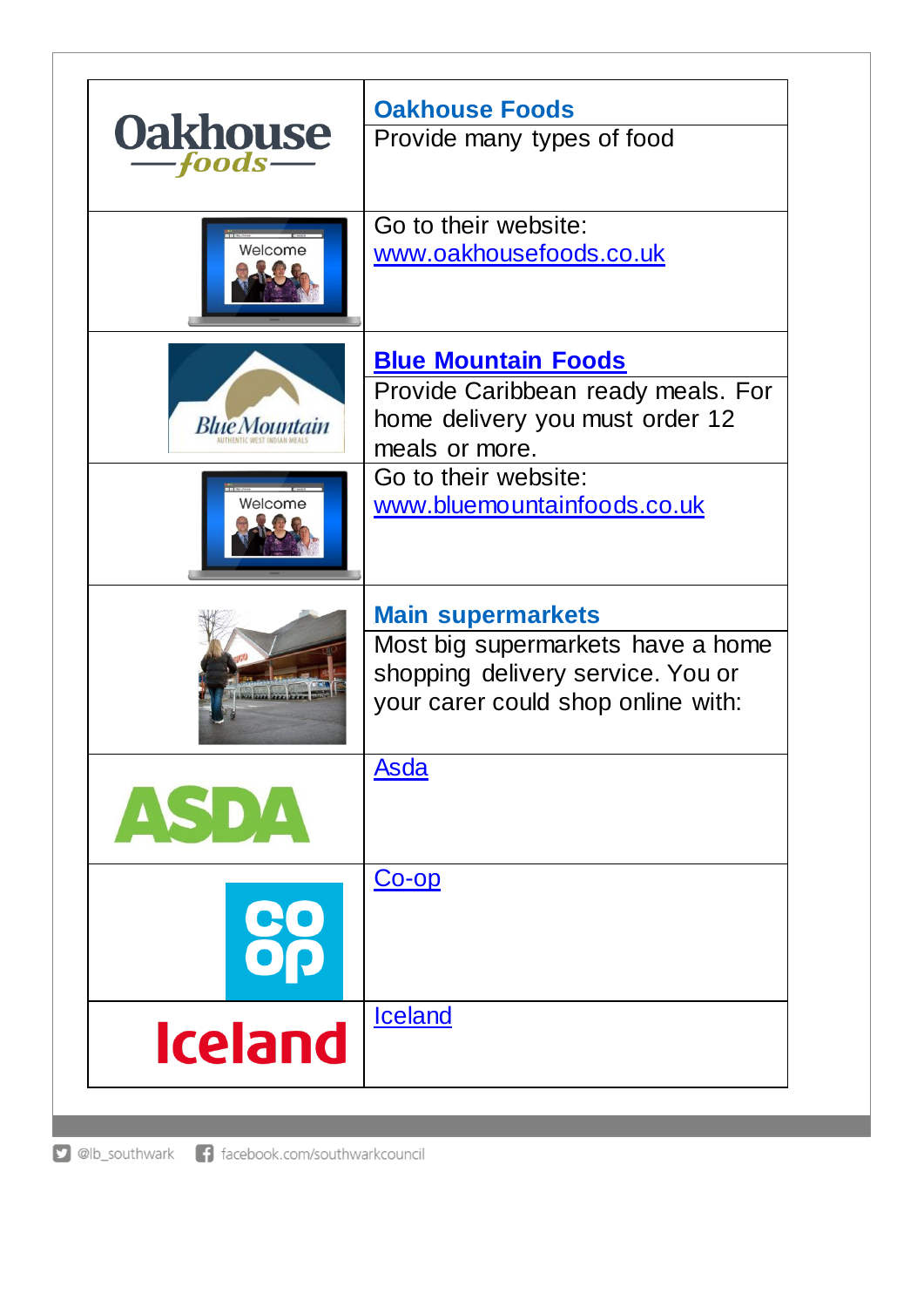| M&S                                   | <b>Marks and Spencer</b>                                                    |
|---------------------------------------|-----------------------------------------------------------------------------|
| <b>Morrisons</b><br><b>Since 1899</b> | <b>Morrisons</b>                                                            |
| Cocado                                | <b>Ocado</b>                                                                |
| Sainsbury's                           | <b>Sainsburys</b>                                                           |
| <b>TESCO</b>                          | <u>Tesco</u>                                                                |
| Waitrose                              | <b>Waitrose</b>                                                             |
|                                       | Some local shops may deliver food<br>to your home for a small charge.       |
|                                       | Many local restaurants and take-<br>aways can deliver food to your<br>home. |

D @lb\_southwark f facebook.com/southwarkcouncil